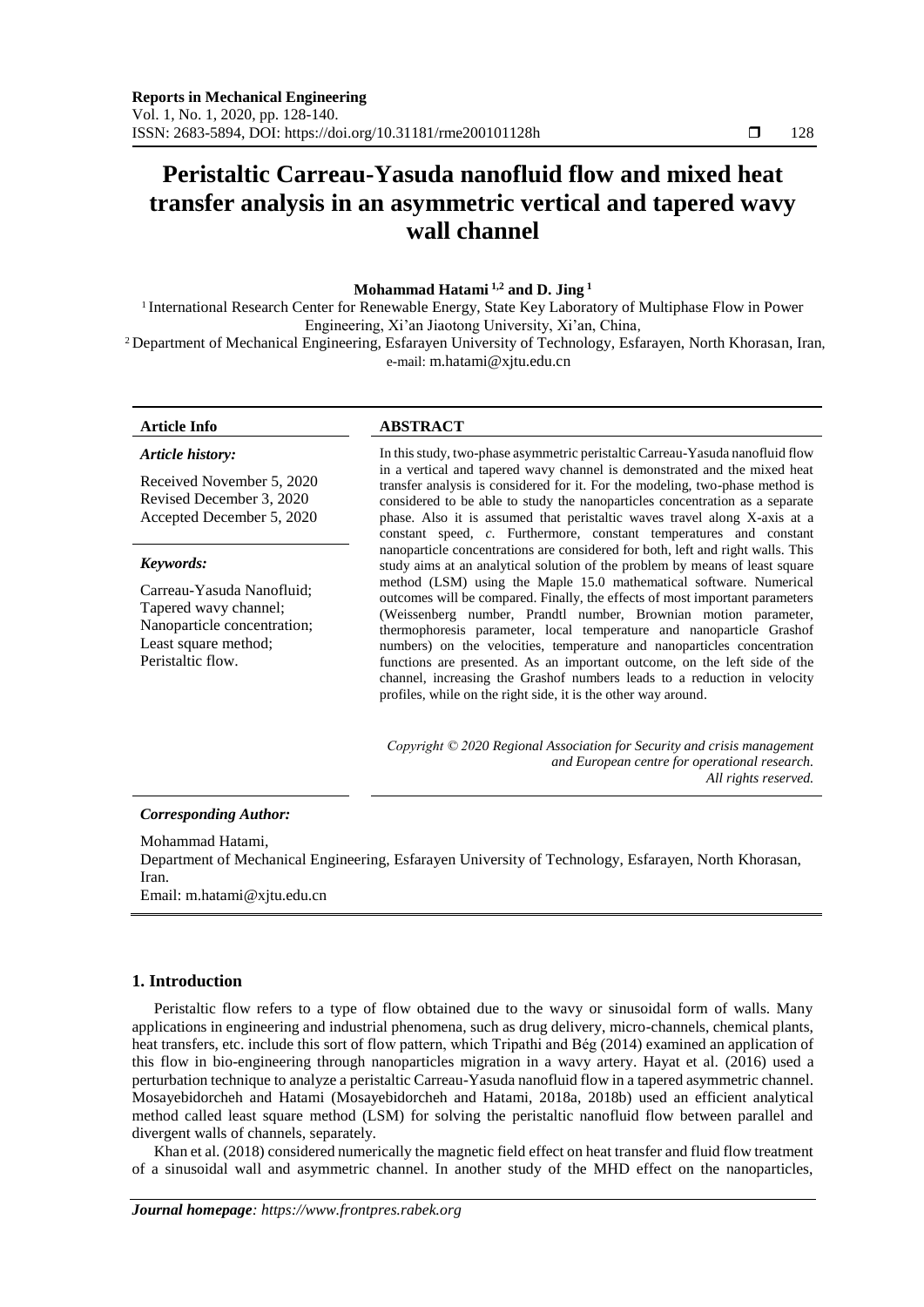treatment in a U-shaped cavity was performed by Hamzah et al. (2020). They found that in their application, platelet, cylindrical, brick and spherical shapes of nanoparticles had the maximum Nusselt numbers in sequence. Also, Hatami et al. (2020) investigated the effect of rotating cylinder turbulator in a wavy channel filled by nanofluid. They reported that increasing the Reynolds number had the maximum effect on heat transfer, which observed 4.8 and 1.6 average Nusselt numbers for the cylinder wall and wavy wall, respectively. Not only these studies, but also many other studies such as Dogonchi et al. (2019), Akinshilo et al. (2017, 2020), Abdul Hakeem et al. (2020) focused on the nanofluids treatments in different areas as porous medium, between parallel and converging plates and over the plates, respectively. Ahmed et al. (2019) considered the fractional nanofluid between the vertical plates and analyzed it, mathematically, while Shukla et al. (2020) studied the entropy generation of the radiative bio-convection nanofluid under the oblique magnetic field.

Many researchers also focused on the Carreau nanofluid such as Hakeem et al. (2019), who studied the effect of exponentially variable viscosity and permeability of Carreau nanofluid flow. They categorized their results over an electromagnetic plate and in a porous medium. Furthermore, Abbasi et al. (2017) investigated the Carreau-Yasuda (C-Y) fluid in a curved channel including wavy walls and concluded that the radially varying magnetic field makes a reduction in velocity and an increment in the temperature values of the fluid. Khan et al. (2018) investigated the Carreau-Yasuda (C-Y) nanofluid chemical treatment in presence of magnetic field and found that skin friction coefficient decreased when Weissenberg number (We) is increased. Also, Tanveer et al. (2017) analyzed the peristaltic treatment of Carraeu-Yasuda nanofluid in a porous medium and curved channel and concluded that greater porosity in a medium makes an improvement in fluid velocity and reduction in nanoparticle concentrations. Furthermore, Abbasi et al. (2016) investigated the viscous dissipation, Joule heating and Hall effects on the peristaltic transport of MHD Carreau–Yasuda nanofluid through an asymmetric channel.

Nanofluids, due to their wide applications in heat transfer phenomena, have motivated researchers to perform further studies and improvements. Kefayati et al. (2013) considered the water/alumina nanofluid and investigated the magnetic effect on its natural convection heat transfer. Mosayebidorcheh and Hatami (2017) also measured the natural convection heat transfer of carbon nanotube-water nanofluid between the rotating disks under thermal radiation conditions and examined the effect of important parameters on its treatments. They also modeled the two-phase (nanoparticle and base fluid) of condensation phenomena for nanofluids using the least square method (LSM) as an efficient analytical technique (Hatami, et al., 2017). Many other researchers used available analytical methods for analysis of nanofluids heat transfer due to simplicity and accuracy of these techniques. For instance, Mohyud-Din et al. (2010) used modified variational iteration method (MVIM), Mosayebidorcheh et al. (2017) used modified least square method (MLSM) for their modelling.

With numerical or analytical solution of problems available, researchers tried to optimize the outcomes by various optimization techniques. Mosayebidorcheh et al. (2015) and Hatami et al. (20016) optimized the results of heat transfer in convective–radiative longitudinal fins and circular-wavy cavity, respectively. Hatami (2017) investigated the nanoparticles migration around the heated cylinder using the Response Surface Methodology (RSM) optimization technique and found the most suitable wavy-wall shape for this application. In addition, Hatami et al. (2018) considered the Fe3O4-water nanofluid heat transfer under the variable magnetic field and tried to optimize the results.

In current study, a two phase problem of heat transfer and fluid flow of peristaltic nanofluids in a two dimensional asymmetric and tapered vertical channel by LSM is solved and analyzed. The efficiency of LSM as an analytical solution of current nonlinear governing equations is examined through comparing the results by numerical outcomes. This is the first time that this kind of the nanofluid flow (Carreau-Yasuda nanofluid) is analyzed using a weighted residual method and the investigation of mixed heat transfer from this channel is considered by a parametric study on velocity, temperature and nanoparticles concentration profiles.

#### **2. Problem description**

As depicted in Fig. 1, the peristaltic and incompressible Carreau-Yasuda nanofluid flow in a two dimensional asymmetric divergent and wavy channel is considered. It is assumed that the peristaltic waves travel along the *X*-axis with a constant speed, *c*, while the *Y*-axis is perpendicular to it. The upper and lower

surface functions of wavy walls are given by (Mosayebidorcheh and Hatami, 2018a, 2018b):  
\n
$$
\overline{H}_1(\overline{X}, \overline{t}) = -d - \overline{m}\overline{X} - b_1 \sin\left[\frac{2\pi}{\lambda}(\overline{X} - c\overline{t}) + \phi\right]
$$
\n
$$
\overline{H}_2(\overline{X}, \overline{t}) = d + \overline{m}\overline{X} + b_2 \sin\left(\frac{2\pi}{\lambda}(\overline{X} - c\overline{t})\right)
$$
\n(1)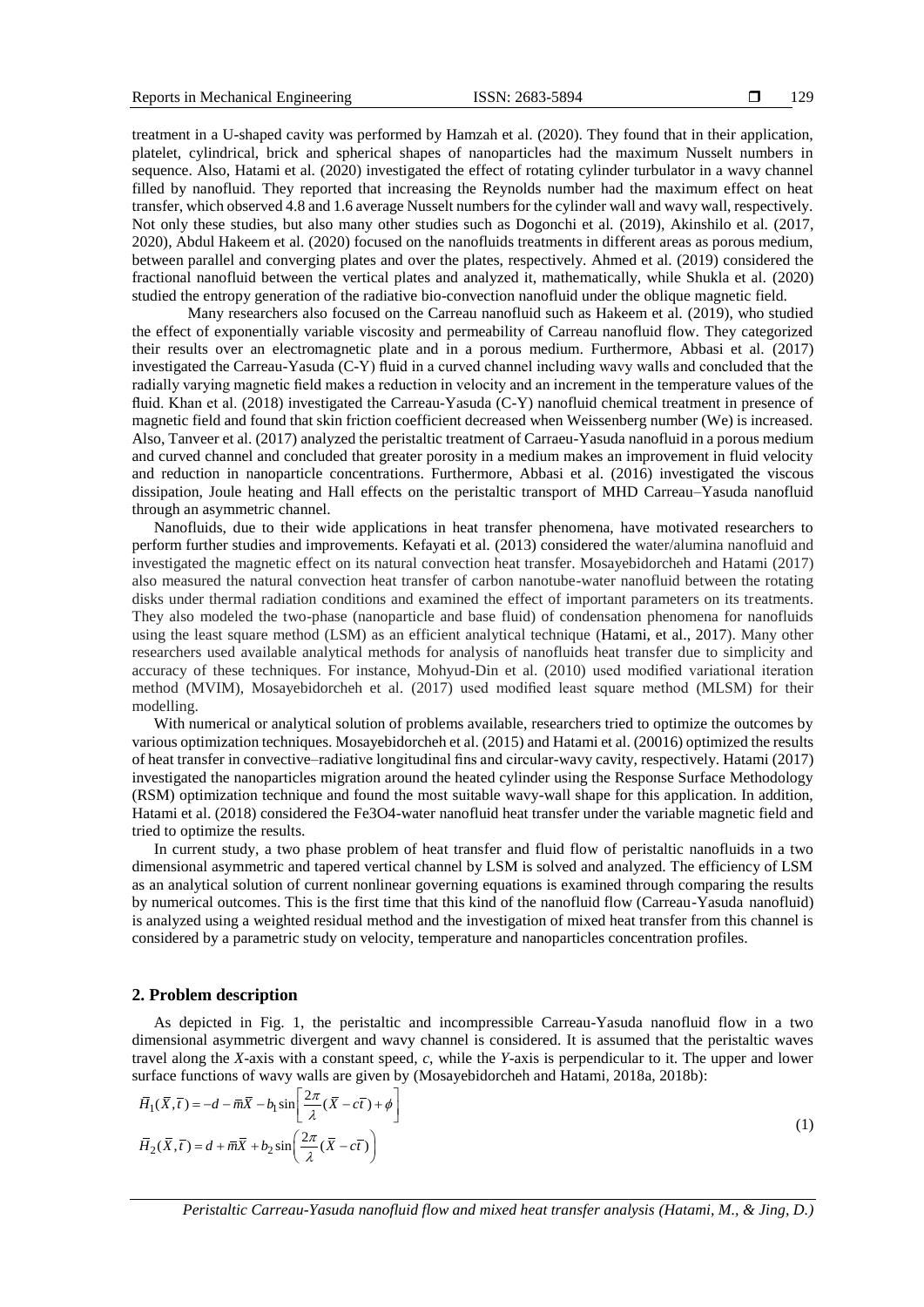where  $b_1$  and  $b_2$  are the wave amplitudes traveling along  $H_1(X, \overline{t})$  and  $H_2(X, \overline{t})$ , respectively,  $\phi$  represents the phase difference between the upper and lower walls and varies between  $0 \le \phi \le \pi$ , m(<<1) is the nonuniform parameter for the tapered asymmetric channel and *d* shows the half-width of channel. The following relation is valid for these parameters:

$$
b_1^2 + b_2^2 + 2b_1b_2d\cos\phi \le (2d)^2
$$
 (2)

By introducing an extra stress tensor in pseudoplastic fluid as presented in (Mosayebidorcheh and Hatami, 2018a, 2018b), the governing equations of total mass conservations, momentum and energy are given as:

$$
\frac{\partial \overline{U}}{\partial \overline{X}} + \frac{\partial \overline{V}}{\partial \overline{Y}} = 0
$$
\n(3)

$$
\rho_f \left( \frac{\partial}{\partial \overline{t}} + \overline{U} \frac{\partial}{\partial \overline{X}} + \overline{V} \frac{\partial}{\partial \overline{Y}} \right) \overline{U} = -\frac{\partial \overline{P}}{\partial \overline{X}} + \frac{\partial}{\partial \overline{X}} \left( \overline{S}_{\overline{X}} \overline{X} \right) + \frac{\partial}{\partial \overline{Y}} \left( \overline{S}_{\overline{X}} \overline{Y} \right) + \tag{4}
$$

$$
(1-C_0)\rho_f g\alpha (T-T_0) + (\rho_p - \rho_f)g\beta (C-C_0)
$$
\n
$$
\frac{\partial}{\partial r} = \frac{\partial}{\partial r} = \frac{\partial}{\partial r} = \frac{\partial}{\partial r} \frac{\partial}{\partial r} = \frac{\partial}{\partial r} \frac{\partial}{\partial r} = 0
$$

$$
\rho_f \left( \frac{\partial}{\partial \overline{t}} + \overline{U} \frac{\partial}{\partial \overline{X}} + \overline{V} \frac{\partial}{\partial \overline{Y}} \right) \overline{V} = -\frac{\partial P}{\partial \overline{Y}} + \frac{\partial}{\partial \overline{X}} \left( \overline{S}_{\overline{Y} \overline{X}} \right) + \frac{\partial}{\partial \overline{Y}} \left( \overline{S}_{\overline{Y} \overline{Y}} \right)
$$
(5)

$$
\left(\rho C\right)_f \left(\frac{\partial}{\partial \overline{t}} + \overline{U} \frac{\partial}{\partial \overline{X}} + \overline{V} \frac{\partial}{\partial \overline{Y}}\right) \overline{T} = k \left[\frac{\partial^2 \overline{T}}{\partial \overline{X}^2} + \frac{\partial^2 \overline{T}}{\partial \overline{Y}^2}\right] + \left(\rho c\right)_p D_B \left(\frac{\partial \overline{C}}{\partial \overline{X}} \frac{\partial \overline{T}}{\partial \overline{X}} + \frac{\partial \overline{C}}{\partial \overline{Y}} \frac{\partial \overline{T}}{\partial \overline{Y}}\right)
$$
\n
$$
\left(\frac{\partial}{\partial \overline{X}} + \frac{\partial \overline{C}}{\partial \overline{Y}}\right) \tag{6}
$$

$$
+(\rho c)_p \frac{D_T}{T_m} \left( \left( \frac{\partial \overline{T}}{\partial \overline{X}} \right)^2 + \left( \frac{\partial \overline{T}}{\partial \overline{Y}} \right)^2 \right)
$$

$$
\left(\frac{\partial}{\partial \overline{t}} + \overline{U} \frac{\partial}{\partial \overline{X}} + \overline{V} \frac{\partial}{\partial \overline{Y}}\right) \overline{C} = D_B \left[\frac{\partial^2 \overline{C}}{\partial \overline{X}^2} + \frac{\partial^2 \overline{C}}{\partial \overline{Y}^2}\right] + \left(\frac{D_T}{T_m}\right) \left[\frac{\partial^2 \overline{T}}{\partial \overline{X}^2} + \frac{\partial^2 \overline{T}}{\partial \overline{Y}^2}\right]
$$
(7)

where  $S_{\overline{X\overline{X}}}, S_{\overline{X\overline{Y}}}$ ,  $S_{\overline{Y\overline{X}}}$  are the components of extra stress tensor, *f* and *p* represent the fluid and nanoparticles characteristics, respectively, and  $\bar{C}$  is the nanoparticles concentration,  $D_B$  is the Brownian diffusion coefficient, *D<sup>T</sup>* denotes the themophoretic diffusion coefficient. Furthermore, expression of extra stress tensor for Carreau-Yasuda fluid is (Mosayebidorcheh and Hatami, 2018a):

$$
\overline{S} = \mu(\hat{y})A_1 \tag{8}
$$

where the first Rivlin-Erickson tensor and apparent viscosity are, respectively:

$$
A_{\rm I} = \text{grad}\overline{V} + \left(\text{grad}\overline{V}\right)^T \tag{9}
$$

$$
\mu(\hat{\gamma}) = \mu_{\infty} + (\mu_0 - \mu_{\infty}) \left[ 1 + (\Gamma \hat{\gamma})^a \right]^{\frac{n-1}{a}}
$$
\n(10)

With

$$
\hat{\gamma} = \sqrt{2tr(D^2)}
$$
\n
$$
1\begin{bmatrix} 1 & \sqrt{2} \\ 0 & \sqrt{2} \end{bmatrix}
$$
\n
$$
(11)
$$

$$
D = \frac{1}{2} \left[ \text{grad} \left( \overline{V} \right) + \left( \text{grad} \overline{V} \right)^{T} \right] \tag{12}
$$

and where  $a$  and  $\Gamma$  are the non-dimensional and material parameters, respectively,  $n$  is the non-dimensional power law index for Carreau-Yasuda fluid. The described fluid model defines the pseudo plastic flow with asymptotic viscosities at zero and infinite shear rates. This model also predicts the results of shear thickening, shear thinning and Newtonian fluids when  $n<1$ ,  $n>1$  and  $n=1$ , respectively. Also, for  $a=2$  the model reduces to Carreau fluid model. In this study, the Yasuda parameter is taken as  $a = 1$  to study the rheological aspects of non-Newtonian fluids. The following non-dimensional parameters can be defined:

$$
x = \frac{\overline{x}}{\lambda}, \quad y = \frac{\overline{y}}{d_1}, \quad t = \frac{c\overline{t}}{\lambda}, \quad u = \frac{\overline{u}}{c}, \quad v = \frac{\overline{v}}{c}, \quad \delta = \frac{d}{\lambda}, \quad h_1 = \frac{\overline{H}_1}{d},
$$
\n
$$
h_2 = \frac{\overline{H}_2}{d}, m = \frac{\overline{m}\lambda}{d}, \quad b = \frac{b_2}{d}, \quad p = \frac{d^2\overline{p}}{c\lambda\mu}, \quad \theta = \frac{\overline{T} - T_0}{T_1 - T_0}, \quad \text{Re} = \frac{\rho_f c d}{\mu}
$$
\n
$$
\text{Pr} = \frac{\mu c'_f}{k}, \quad \Omega = \frac{\overline{c} - C_0}{C_1 - C_0}, \quad Nb = \frac{\tau D_B (C_1 - C_0)}{\nu}, \quad Nt = \frac{\tau D_T (T_1 - T_0)}{T_m \nu}
$$
\n
$$
Sc = \frac{\nu}{D_B}, G_t = \frac{(1 - C_0)\rho_f g \alpha d^2 (T_1 - T_0)}{c\mu}, G_n = \frac{(\rho_p - \rho_f) g \beta d^2 (C_1 - C_0)}{c\mu}
$$
\n(13)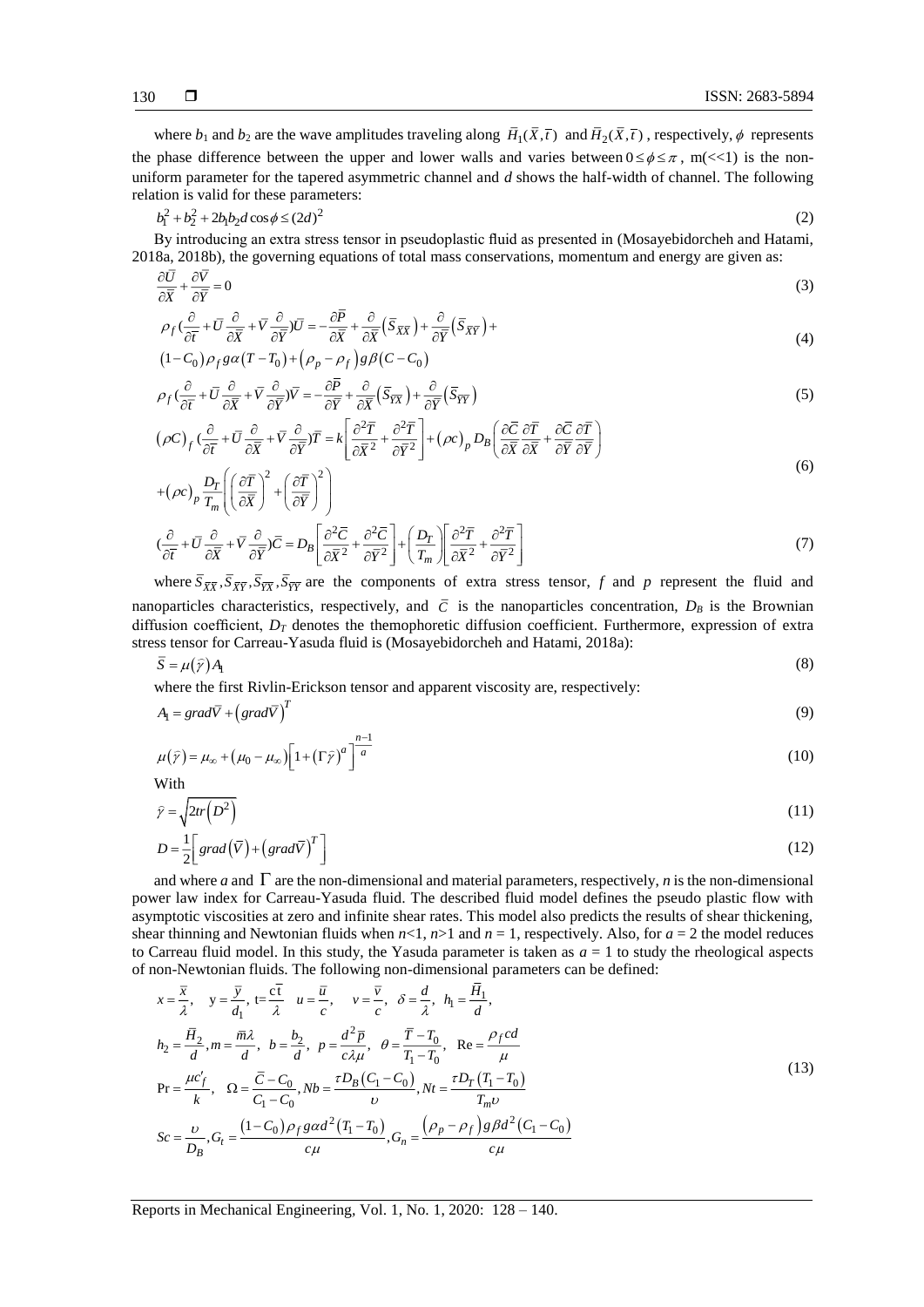where  $\delta$  is the wave number, *Re* indicates the Reynolds number, *Pr* is the Prandtl number, *Nt* the thermophoresis parameter, *Nb* the Brownian motion parameter, *Sc* denotes the Schmidt number and  $G_t$  and  $G_n$ are the local temperature and nanoparticle Grashof numbers, respectively.

By introducing certain simplifications such as low Reynolds number and excluding the pressure term by extra stress components and using stream function, the governing equations result in the following final set of equations (Mosayebidorcheh and Hatami, 2018a, 2018b):

$$
\frac{\partial^2}{\partial y^2}(s_{xy}) - G_t \theta + G_n \Omega = 0 \tag{14}
$$

$$
\frac{\partial^2 \theta}{\partial y^2} + Nb \Pr\left(\frac{\partial \Omega}{\partial y} \frac{\partial \theta}{\partial y}\right) + Nt \Pr\left(\frac{\partial \theta}{\partial y}\right)^2 = 0
$$
\n(15)

$$
\frac{\partial^2 \Omega}{\partial y^2} + \left(\frac{Nt}{Nb}\right) \frac{\partial^2 \theta}{\partial y^2} = 0
$$
\n(16)

where  $s_{xy}$  can be defined based on the stream function:

$$
s_{xy} = \psi_{yy} \left[ 1 + (1 - \beta)(n - 1)W e \psi_{yy} \right]
$$
 (17)

where  $\beta = \frac{\mu_{\infty}}{\mu_0}$  $\beta = \frac{\mu_{\text{c}}}{\mu_{\text{c}}}$  $=\frac{\mu_{\infty}}{\mu_0}$  is the viscosity ratio parameter and  $We = \frac{1}{d}$  $=\frac{\Gamma c}{t}$  the Weissenberg number.

The boundary conditions are given as:

$$
\begin{cases}\n\psi = -\frac{F}{2}, \frac{\partial \psi}{\partial y} = 0, \theta = 0, \Omega = 0 \text{ at } y = h_1 \\
\psi = \frac{F}{2}, \frac{\partial \psi}{\partial y} = 0, \theta = 1, \Omega = 1 \text{ at } y = h_2\n\end{cases}
$$
\n(18)

where

$$
F = \Theta + a\sin\left[2\pi(\bar{x} - t) + \phi\right] + b\sin\left[2\pi(\bar{x} - t)\right] \tag{19}
$$

# **3. Analytical solution**

As mentioned above, in this study a weighted residual method named Least Square Method (LSM) is used to resolve the Peristalsis Carreau-Yasuda nanofluid flow in the vertical and divergent channels. In this method, the residual is forced to reach zero when a trial function are applied on it as a polynomial equation of solution. In the first stage, the trial functions dependent variables are assumed so that the boundary conditions of the problem presented in Eq. (18) are satisfied:

$$
\psi(y) = -\frac{F}{2} + \frac{F}{h_2 - h_1} (y - h_1) + \frac{F}{(h_2 - h_1)^2} (y - h_1) (y - h_2)
$$
  

$$
-\frac{2F}{(h_2 - h_1)^3} (y - h_1)^2 (y - h_2) + c_1 (y - h_1)^2 (y - h_2)^2
$$
 (20)

$$
\theta(y) = \frac{1}{h_2 - h_1} (y - h_1) + c_2 (y - h_1) (y - h_2)
$$
  
+  $c_3 (y - h_1)^2 (y - h_2) + c_4 (y - h_1)^2 (y - h_2)^2$   

$$
\sigma(y) = \frac{1}{h_2 - h_1} (y - h_1) + c_5 (y - h_1) (y - h_2)
$$
  
+  $c_6 (y - h_1)^2 (y - h_2) + c_7 (y - h_1)^2 (y - h_2)^2$  (22)

where  $c_i$  are the coefficients of trial functions which should be obtained using the LSM. The unknown parameters  $c_i$  are obtained by minimizing the residuals. For example, for the case of  $G_t = 1, G_n = 2, Nb = 0.6, \beta = 0.1, We = 0, \theta = 1.5, \phi = \pi/3, b_1 = 0.4, b_2 = 0.3$ , the following solution is obtained:

$$
\psi(y) = 0.1363 + 0.7869y + 0.3354(y+1.3464)(y-1)
$$
  
-0.2859(y+1.3464)<sup>2</sup>(y-1)-0.0533(y+1.3464)<sup>2</sup>(y-1)<sup>2</sup> (23)

$$
\theta(y) = 0.5738 + 0.4262y - 0.2629(y + 1.3464)(y - 1) + 0.0599(y + 1.3464)^{2}(y - 1) - 0.0187(y + 1.3464)^{2}(y - 1)^{2}
$$
\n(24)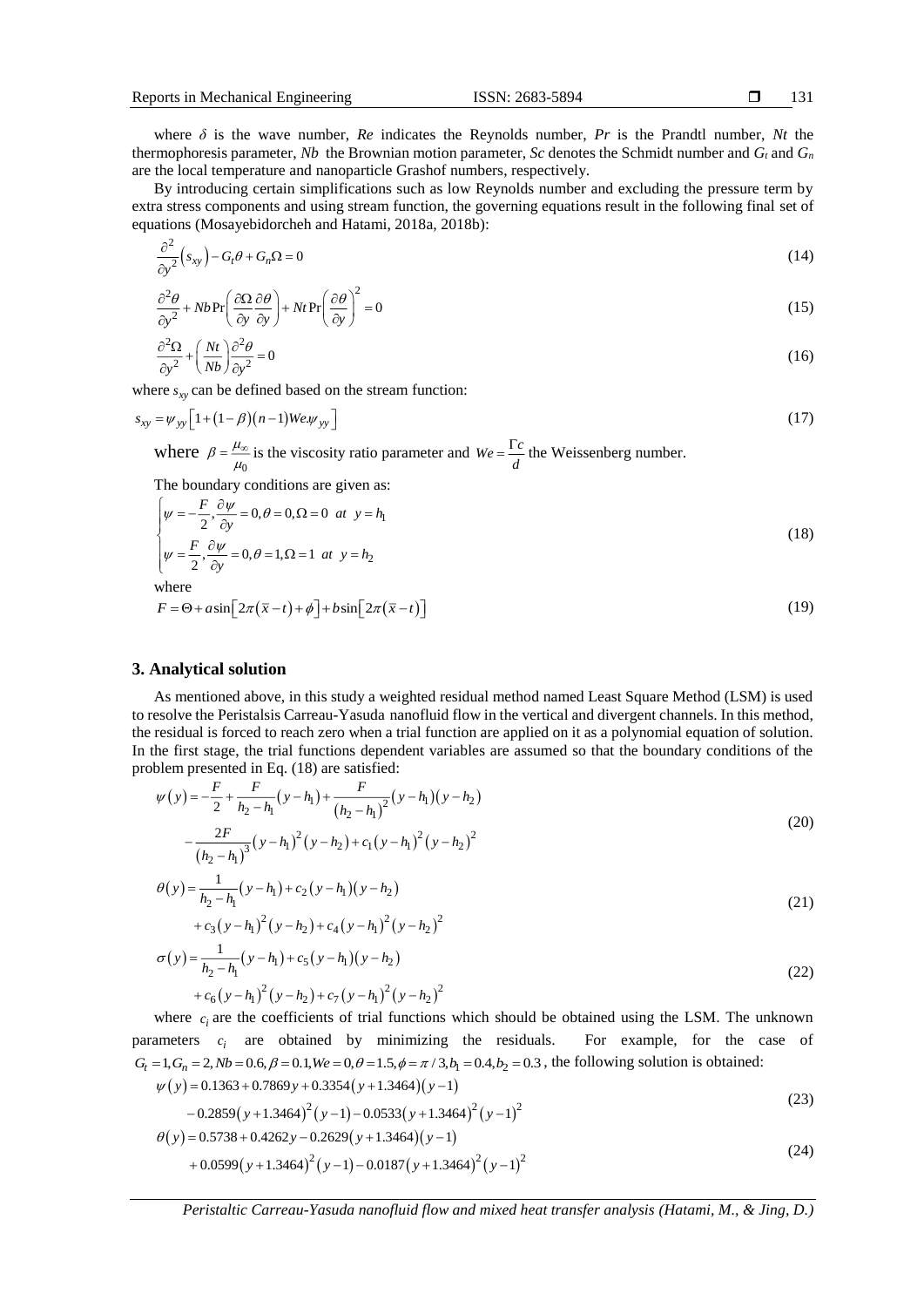$$
\sigma(y) = 0.5738 + 0.4262y + 0.1807(y + 1.3464)(y - 1)
$$
  
- 0.0449(y + 1.3464)<sup>2</sup>(y - 1) + 0.0202(y + 1.3464)<sup>2</sup>(y - 1)<sup>2</sup> (25)

Table 1 shows the LSM results and compares them to the numerical solution of problem for the case when  $G_t = 1, G_n = 2, Nb = 0.6, \beta = 0.1, We = 0, \theta = 1.5, \phi = \pi/3, b_1 = 0.4, b_2 = 0.3$ . It can be noticed that the approximate solution accuracy is acceptable, so LSM can be used for these types of problems to obtain accurate solutions.

| $\mathcal{Y}$ | <b>LSM</b> | u(y)             | Error      | <b>LSM</b> | $\theta(y)$ | Error      |
|---------------|------------|------------------|------------|------------|-------------|------------|
|               |            | Num              |            |            | Num         |            |
| $-1.346$      | $\Omega$   | $\left( \right)$ | $\theta$   | $\Omega$   | 0           | $\Omega$   |
| $-1.2$        | 0.20574    | 0.20684          | $1.1E-3$   | 0.14232    | 0.14423     | $2.0E-3$   |
| $-1.0$        | 0.47207    | 0.47206          | $1.1E-0.5$ | 0.30645    | 0.31187     | 5.4E-3     |
| $-0.8$        | 0.71208    | 0.70985          | $2.2E-3$   | 0.44119    | 0.45083     | $9.6E - 3$ |
| $-0.6$        | 0.91554    | 0.91146          | $4.1E-3$   | 0.55203    | 0.56604     | $1.4E-2$   |
| $-0.4$        | 1.07222    | 1.06745          | $4.7E - 3$ | 0.64374    | 0.66155     | 1.8E-2     |
| $-0.2$        | 1.171892   | 1.16788          | $4.0E - 3$ | 0.72037    | 0.74072     | $2.0E-2$   |
| $\Omega$      | 1.20433    | 1.20236          | $1.9E-3$   | 0.78526    | 0.80636     | $2.1E-2$   |
| 0.2           | 1.15930    | 1.16015          | $8.5E-4$   | 0.84101    | 0.86078     | $2.0E-2$   |
| 0.4           | 1.02658    | 1.03021          | $3.6E - 3$ | 0.88953    | 0.90589     | $1.6E-2$   |
| 0.6           | 0.79594    | 0.80123          | $5.3E-3$   | 0.93201    | 0.94329     | $1.1E-2$   |
| 0.8           | 0.45716    | 0.46171          | $4.5E-3$   | 0.96892    | 0.97429     | $5.3E-3$   |
|               |            | O                | 0          |            |             | $\theta$   |

**Table 1**. Comparison of the LSM results with the numerical solution of problem.

### **4. Results and discussion**

After solving the governing equations presented in Eq. (14)-(16) with the boundary conditions given in Eq. (18) and by using the LSM method, Table 1 presents the results and demonstrates the accuracy of LSM compared to the numerical fourth-order Runge-Kutta method. Obviously, the order of magnitude of the error for  $u(y)$  is e-3 and for  $\theta(y)$  it is e-2, so the LSM method can predict both velocity and temperature profiles in acceptable range, whereby its accuracy for velocity is slightly better than the accuracy for the temperature profiles. Figs. 2 and 3 demonstrate the effect of local temperature and local nanoparticle Grashof numbers (*Gt* and *Gn*) on the axial velocity profiles, respectively. From both these figures, it can be seen that the velocity profiles have different or opposite trend on the left and right sides of the channel. On the left side of the channel, increasing the Grashof numbers leads to a reduction in the velocity, while on the right side (positive Y) the opposite trend is noticed.



**Figure 1**. Schematic of the asymmetric and vertical sinusoidal channel (Mosayebidorcheh and Hatami, 2018a)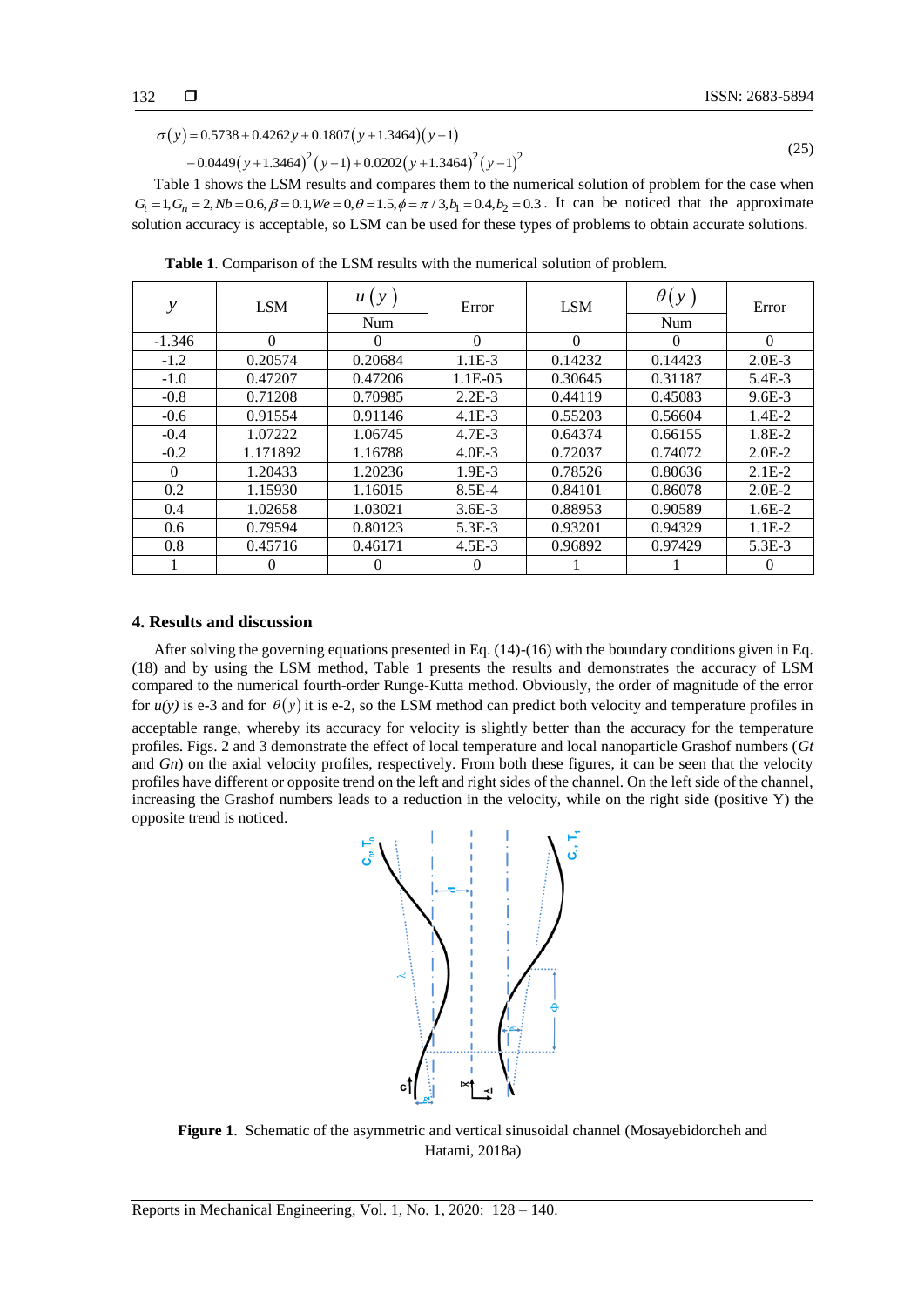

**Figure 2.** Axial velocity profiles for different values of  $G_t$  when  $Nb = 0.3, \beta = 0.4, We = 1, \theta = 2, \phi = \pi / 3, b_1 = 0.4, b_2 = 0.3$ 

This trend is more pronounced for the nanoparticle Grashof number (*Gn*) depicted in Fig. 3.



**Figure 3.** Axial velocity profiles for different  $G_n$  when

 $G_t = 1, G_n = 2, Nb = 0.6, \beta = 0.1, We = 0, \theta = 1.5, \phi = \pi / 3, b_1 = 0.4, b_2 = 0.3$ 

Fig. 4 shows the effect of Brownian motion parameter on the temperature and nanoparticles concentration profiles, simultaneously. Increasing this parameter enhances both temperature and nanoparticles concentration due to the more intense nanoparticles movement from the walls toward the fluid.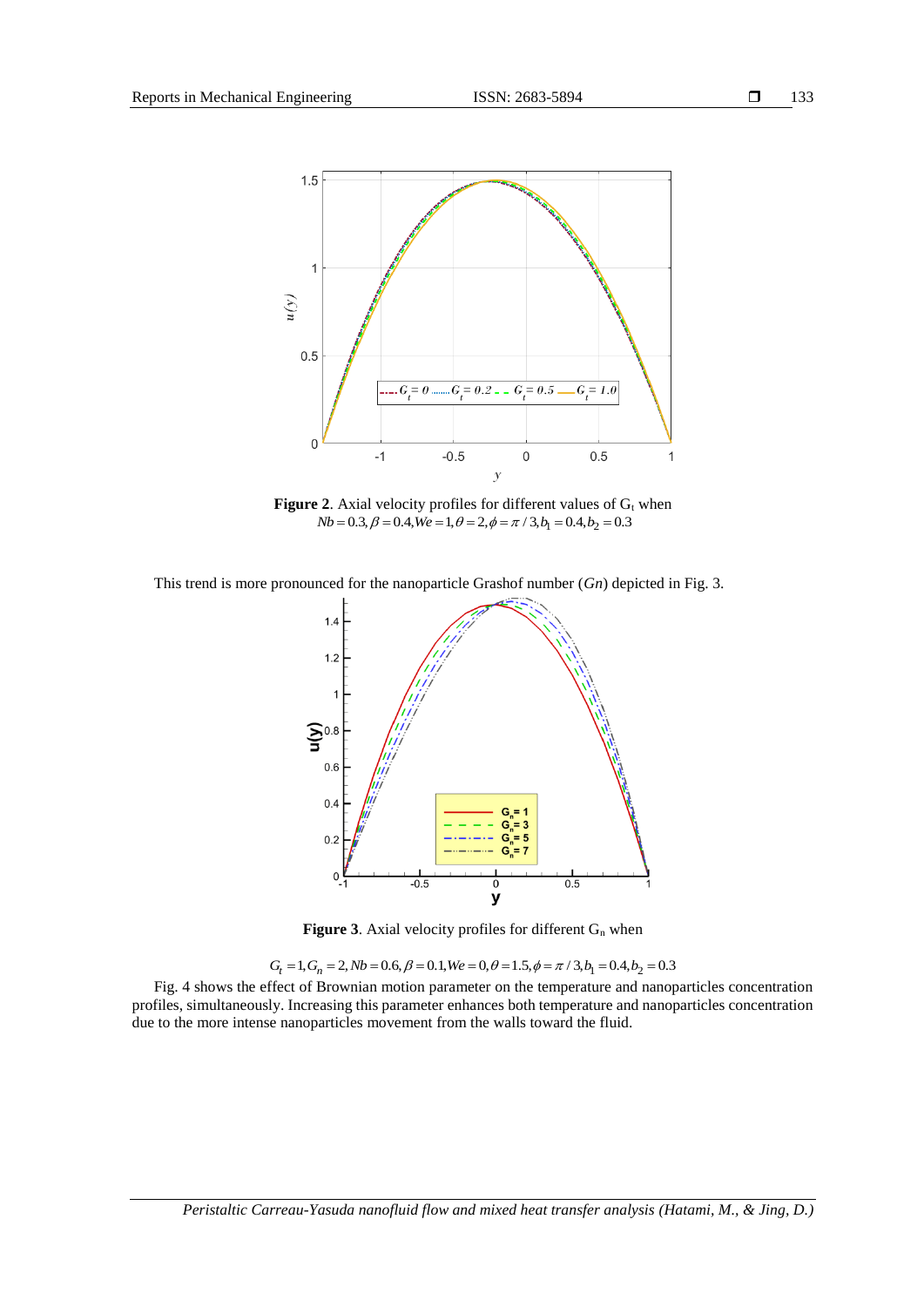

**Figure 4**. Temperature and nanoparticle volume fraction profiles for different Nb when  $G_t = 0.5, G_n = 3, \beta = 0.4, We = 1, \theta = 2, \phi = 0, b_1 = 0.4, b_2 = 0.3$ 

Effects of Prandtl number on the velocity and temperature profiles for  $G_t = 0.5, G_n = 3, Nb = 0.3, \beta = 0.4, We = 1, \theta = 2, \phi = 0, b_1 = 0.4, b_2 = 0.3$  are presented in Fig. 5. Increasing the *Pr* number has the same effect on the temperatures in the whole domain – it increases significantly the temperature values.



**Figure 5**. Axial velocity and temperature profiles for different Pr when  $G_t = 0.5, G_n = 3, Nb = 0.3, \beta = 0.4, We = 1, \theta = 2, \phi = 0, b_1 = 0.4, b_2 = 0.3$ 

Fig. 6 demonstrates the effect of viscosity ratio parameter on the velocity values. The trend of velocity profiles, like the Grashof numbers, discussed on Figs. 2-3, is different on the left and right sides of the channel. As Hayat et al. (2018a) mentioned, for larger *β* the velocity profile decreases near the left wall while opposite behavior is seen towards the right wall.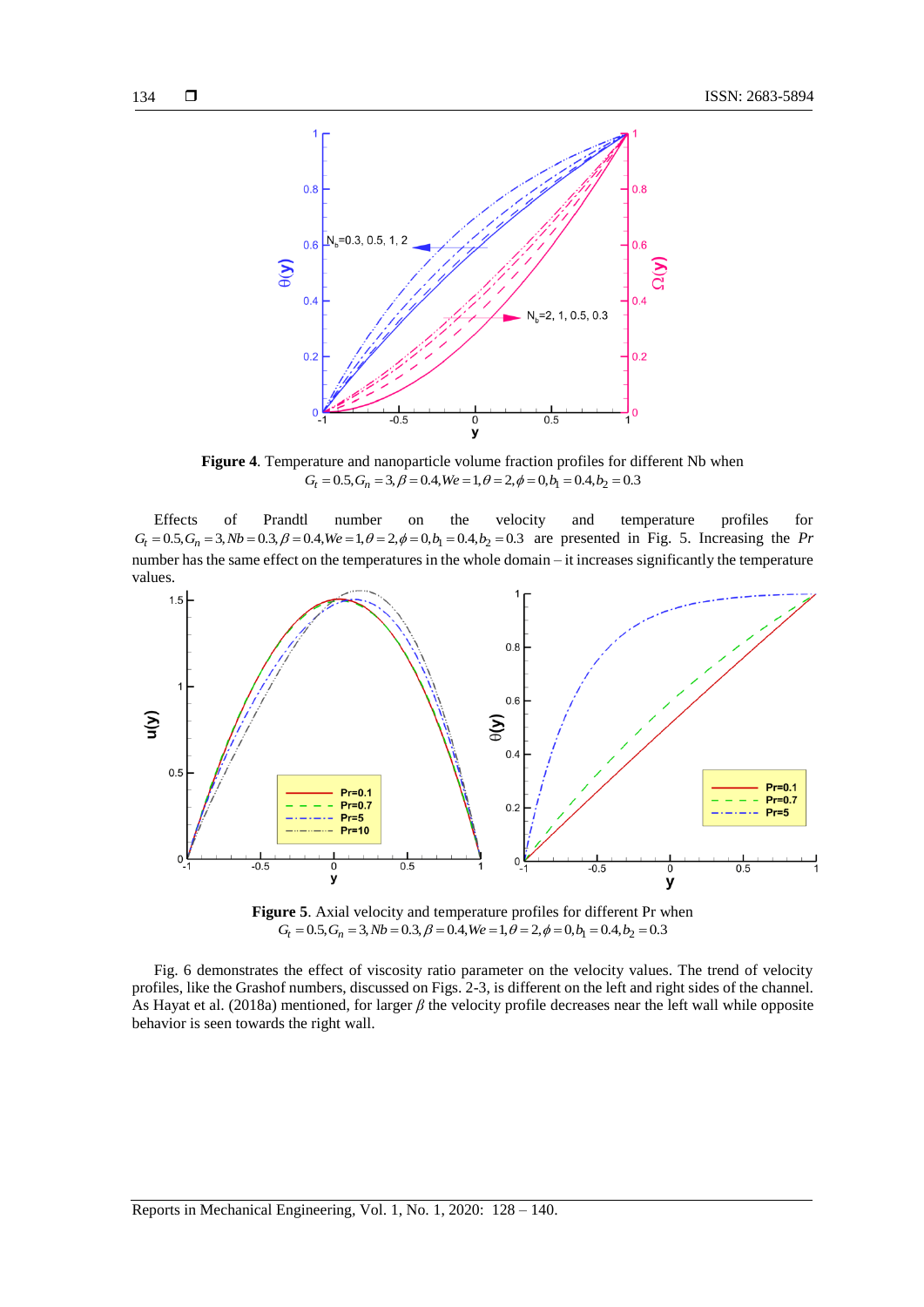

**Figure 6.** Axial velocity profiles for different  $\beta$  when  $G_t = 0.5, G_n = 3, Nb = 0.3, Pr = 0.7, We = 0, \theta = 1.5, \phi = 0, b_1 = 0.4, b_2 = 0.3$ 

Fig. 7 reveals the impact of dimensional volume flow rate in the wave frame (Θ) onto the velocity and confirms that increasing the flow rate leads to the increase of the maximum velocity in the channel and shifts its peak to the channel center.



**Figure** 7. Axial velocity profiles for different  $\Theta$  when  $G_t = 0.5, G_n = 3, Nb = 0.3, Pr = 0.7, \beta = 0.7, We = 0, \phi = 0, b_1 = 0.4, b_2 = 0.3$ 

To show the effect of the discussed profiles (temperature, velocity and concentration) in different x sections (see Fig. 1), Fig. 8 is depicted for three x-values, namely for  $x=0$ ,  $x=1$  and  $x=2$ .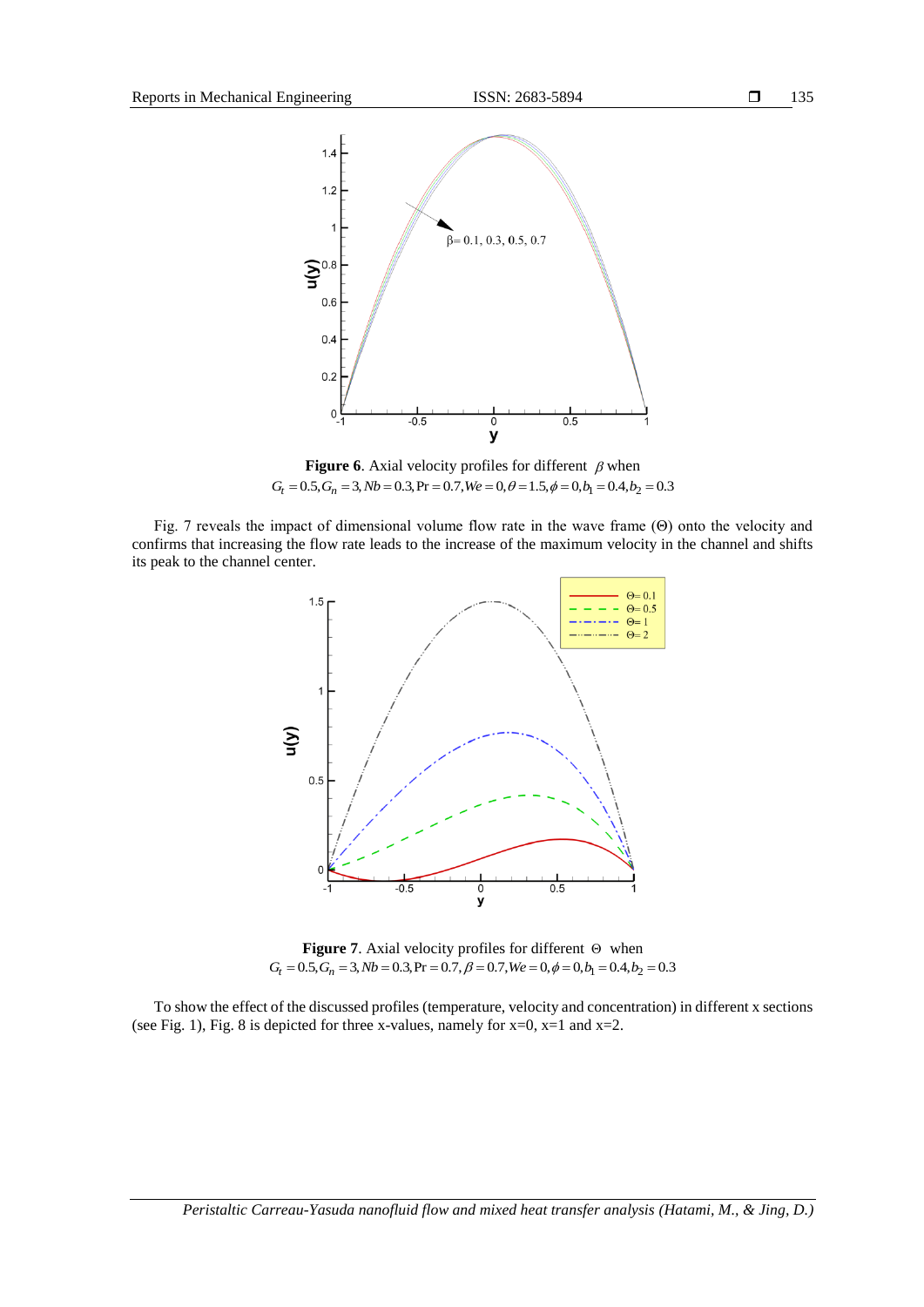

**Figure 8**. Axial velocity, temperature and nanoparticle volume fraction profiles for different x coordinate when  $G_t = 0.5$ ,  $G_n = 3$ ,  $Nb = 0.3$ ,  $Pr = 0.7$ ,  $\beta = 0.7$ ,  $We = 0$ ,  $\theta = 1.5$ ,  $\phi = 0$ ,  $b_1 = 0.4$ ,  $b_2 = 0.3$ 

It is clear that if the number of sections increases, it is possible to depict the contours along the x-y dimensions, as shown in Figs. 9-11 for velocity, streamlines and temperatures, respectively, and for different phase differences between the two wall sides. Fig. 9 confirms that increasing the phase difference leads to a wider cavity or vortex in the flow patterns. In addition, streamlines pattern as well as their values are more spread as seen in Fig. 10. Fig. 11 demonstrates that for lower values of *φ* larger temperatures occur in the channel center.

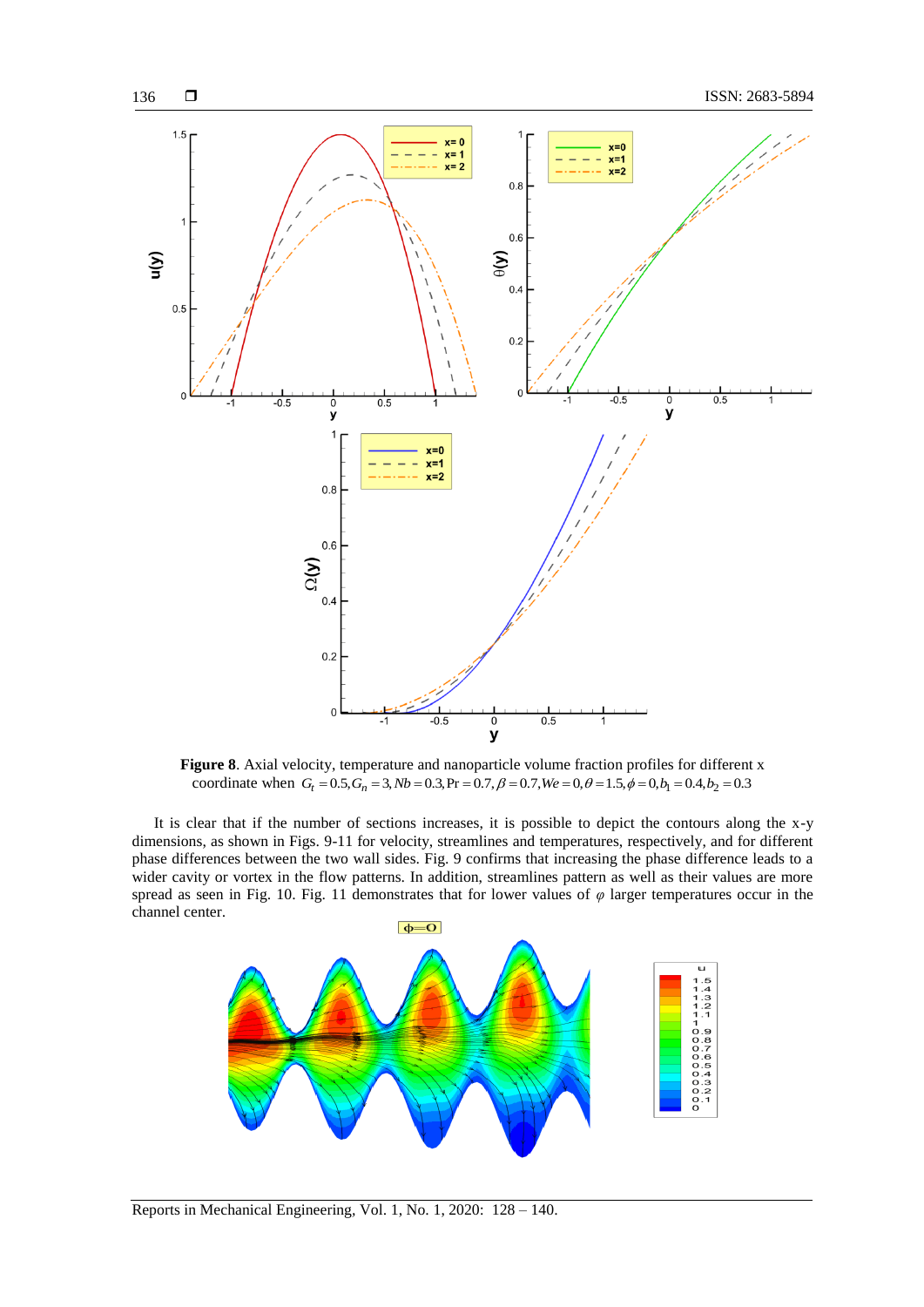

**Figure 9.** Velocity contour for different  $\phi$  when  $G_t = 0.5 G_n = 3, Nb = 0.3, Pr = 0.7, \beta = 0.7, We = 1, \theta = 2, b_1 = 0.8, b_2 = 0.8$ 



**Figure 10.** Streamline profiles for different  $\phi$  when  $G_t = 0.5 G_n = 3, Nb = 0.3, Pr = 0.7, \beta = 0.7, We = 1, \theta = 2, b_1 = 0.8, b_2 = 0.8$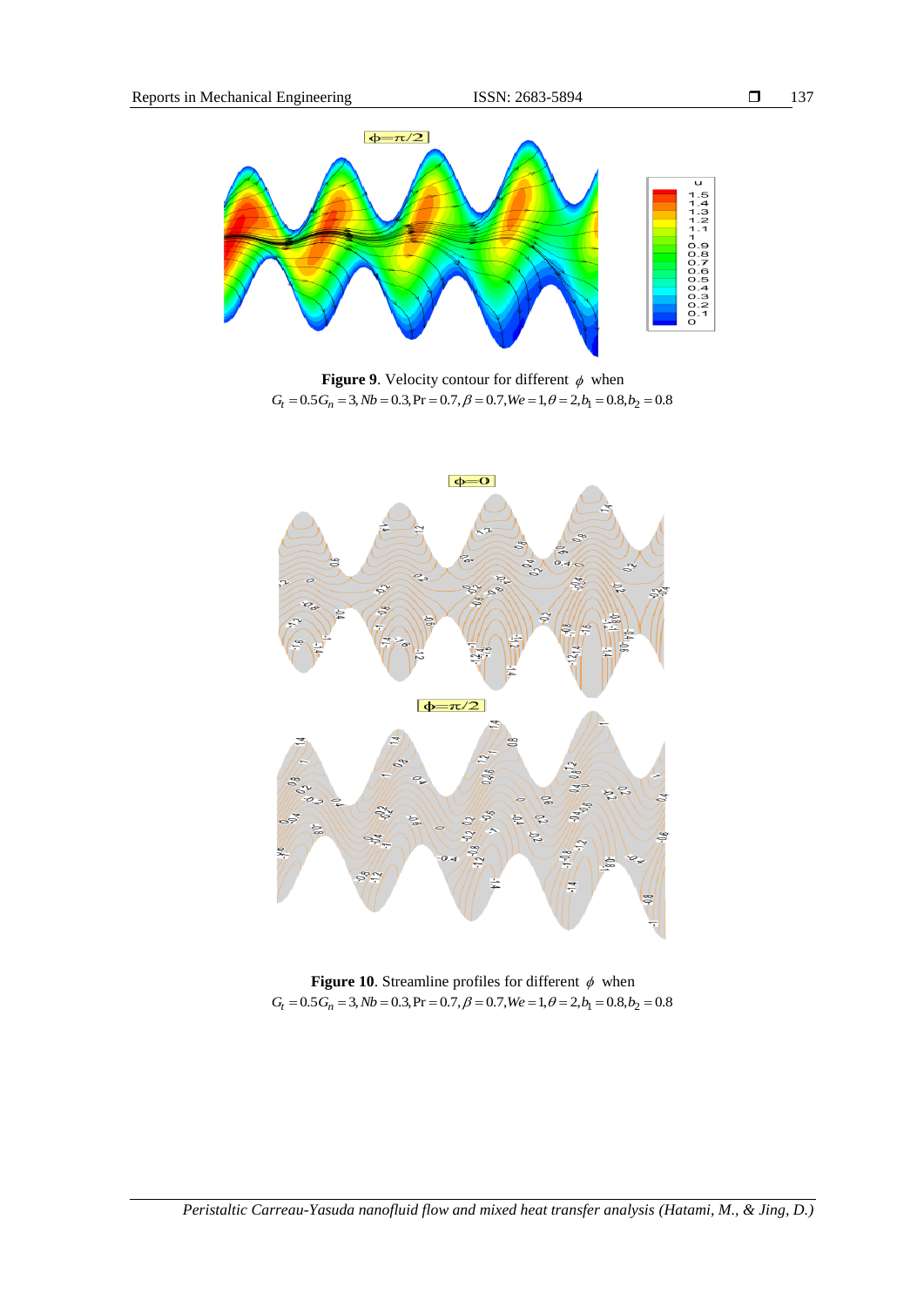

**Figure 11**. Temperature and nanoparticle volume fraction profiles when  $G_t = 0.5 G_n = 3, Nb = 0.3, Pr = 0.7, \beta = 0.7, We = 1, \theta = 2, b_1 = 0.8, b_2 = 0.8$ 

# **5. Conclusion**

In this study, solution of two phase-two dimensional modeling of asymmetric peristaltic flow and mixed heat transfer of Carreau-Yasuda nanofluids in a tapered wavy wall channel was obtained by means of the LSM analytical method. Stream function, temperature and nanoparticles concentration profiles were presented in diagrams and discussed. The outcomes are:

- On the left side of the channel, increasing the Grashof numbers leads to a reduction in velocity profiles, while on the right side, the opposite trend is seen.
- Increasing the Brownian motion parameter enhances both the temperature and the nanoparticles concentration due to the more intense nanoparticles movement from the walls toward the fluid.
- Increasing the Prandtl number has the same effect on the temperatures in the entire domain seen in enhancement of the temperature values.
- For larger viscosity ratio, the velocity profile decreases near the left wall while the opposite trend is noticed towards the right wall.
- Increasing the phase difference makes a wider vortex in the flow pattern and streamlines are more spread.

# **References**

Abbasi, F. M., Hayat, T. ., & Ahmad, B. (2016). Numerical analysis for peristalsis of Carreau–Yasuda nanofluid in an asymmetric channel with slip and Joule heating effects. Journal of Engineering Thermophysics, 25(4), 548-562.

Abbasi, F.M., & Saba, S.A. (2017). Shehzad, Heat transfer analysis for peristaltic flow of Carreau-Yasuda fluidthrough a curved channel with radial magnetic field, International Journal of Heat and Mass Transfer, 115, 777–783.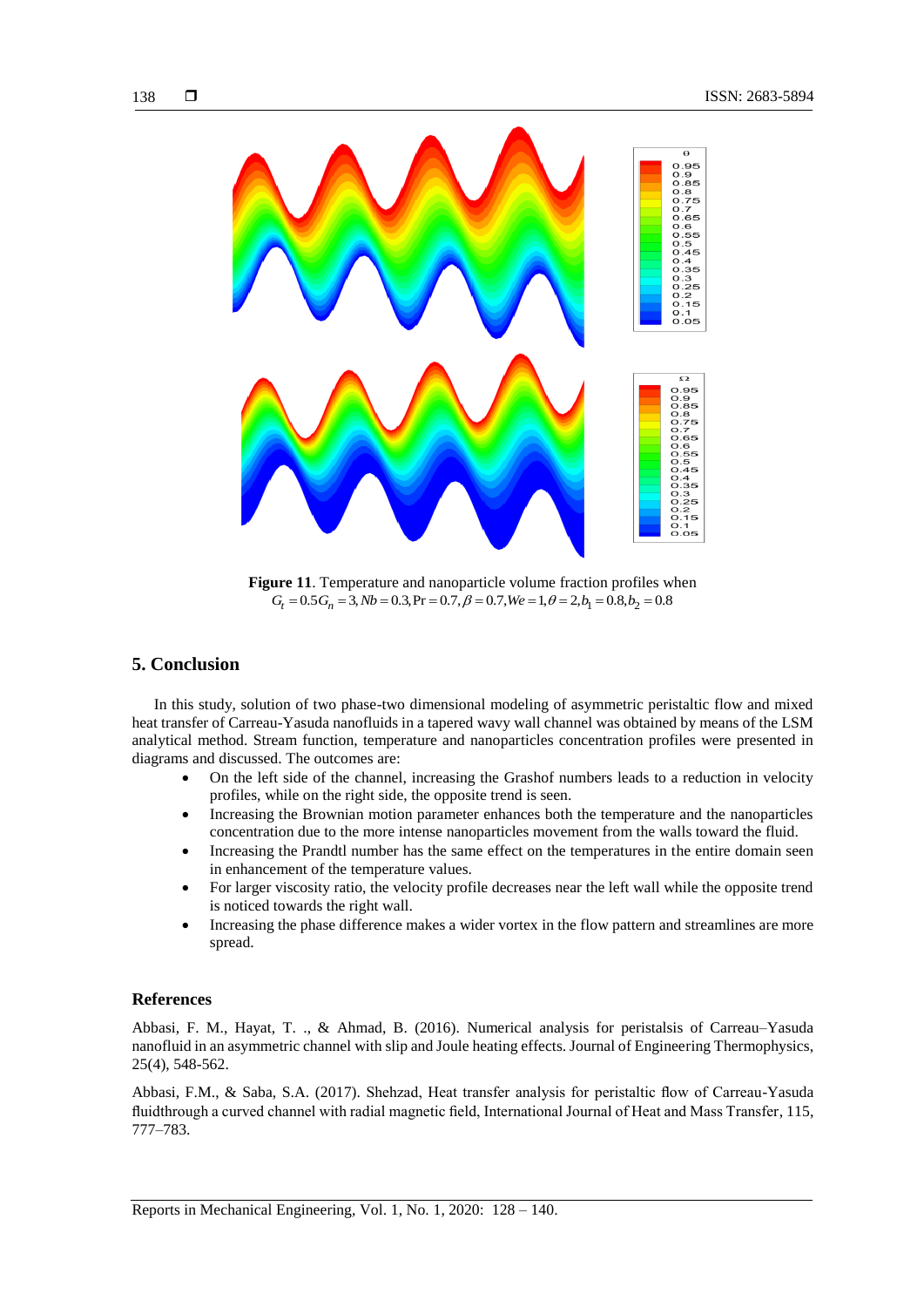Abdul Hakeem, A. K., Ragupathi, P., Saranya, S., & Ganga, B. (2020). Three dimensional non-linear radiative nanofluid flow over a Riga plate." Journal of Applied and Computational Mechanics, 6(4), 1012-1029.

Akinshilo, A., Adeleke Ilegbusi, T., Hafiz, M., Ali, M., & Surajo, A.-J. (2020). Heat transfer analysis of nanofluid flow with porous medium through Jeffery Hamel diverging/converging channel. Journal of Applied and Computational Mechanics, 6(3), 433-444.

Akinshilo, A., Joseph, T., Olofinkua, O., & Olaye, O. (2017). Flow and heat transfer analysis of the Sodium Alginate conveying Copper Nanoparticles between two parallel plates. Journal of applied and computational mechanics, 3(4), 258-266.

Anum, T., Hayat, T., Alsaedi, A., & Ahmad, B. (2017). Numerical simulation for peristalsis of Carreau-Yasuda nanofluid in curved channel with mixed convection and porous space. PloS One, 12(2), e0170029.

Dogonchi, A. S., Chamkha, A. J., Seyyedi, S. M., Hashemi-Tilehnoee, M., & Ganji, D. D. (2019). Viscous dissipation impact on free convection flow of Cu-water nanofluid in a circular enclosure with porosity considering internal heat source. Journal of Applied and Computational Mechanics, 5(4), 717-726.

Hakeem, A. K., Nayak, M. K., & Makinde, O. D. (2019). Effect of exponentially variable viscosity and permeability on Blasius flow of Carreau nano fluid over an electromagnetic plate through a porous medium. Journal of Applied and Computational Mechanics, 5(2), 390-401.

Hamzah, K., Farooq, H., Ali, H., Hatami, M., & Jing, D. (2020). Effect of Two baffles on MHD Natural Convection in U-Shape Superposed by Solid Nanoparticle having Different Shapes. Journal of Applied and Computational Mechanics Articles in Press.

Hatami, M. (2017). Nanoparticles migration around the heated cylinder during the RSM optimization of a wavy-wall enclosure. Advanced Powder Technology, 28(3), 890-899.

Hatami, M., Lijun, S., Dengwei Jing, H., Günerhan, H., & Kameswaran, P.K. (2020). Rotating Cylinder Turbulator Effect on The Heat Transfer of a Nanofluid Flow in a Wavy Divergent Channel. Journal of Applied and Computational Mechanics.

Hatami, M., Mosayebidorcheh, S., & Jing, D. (2017). Two-phase nanofluid condensation and heat transfer modeling using least square method (LSM) for industrial applications. Heat and Mass Transfer, 53(6), 2061- 2072.

Hatami, M., Song, D., & Jing, D. (2016). Optimization of a circular-wavy cavity filled by nanofluid under the natural convection heat transfer condition. International Journal of Heat and Mass Transfer, 98, 758-767.

Hatami, M., Zhou, J., Geng, J., & Jing, D. (2018). Variable magnetic field (VMF) effect on the heat transfer of a half-annulus cavity filled by Fe3O4-water nanofluid under constant heat flux. Journal of Magnetism and Magnetic Materials, 451, 173-182.

Hayat, T., Rija Iqbal, A. Tanveer, & Alsaedi, A. (2016). Mixed convective peristaltic transport of Carreau-Yasuda nanofluid in a tapered asymmetric channel. Journal of Molecular Liquids, 223, 1100-1113.

Kefayati, G.H.R. (2013). Effect of a magnetic field on natural convection in an open cavity subjugated to water/alumina nanofluid using Lattice Boltzmann method. International Communications in Heat and Mass Transfer, 40, 67-77.

Khan, A.A., Farooq, A., & Vafai, K. (2018). Impact of induced magnetic field on synovial fluid with peristaltic flowin an asymmetric channel, Journal of Magnetism and Magnetic Materials, 446, 54–67.

Khan, M., Amna, S., Malik, M. Y., & Salahuddin, T. (2018). Chemical reaction for Carreau-Yasuda nanofluid flow past a nonlinear stretching foil considering Joule heating. Results in Physics, 8, 1124-1130.

Mohyud-Din, S.T,. & Yildirim, A. (2010). Solutions of tenth and ninth order boundaryvalue problems by modified variational iteration method. Applications and AppliedMathematics, 5(1), 11-25.

Mosayebidorcheh, S., & Hatami, M. (2017). Heat transfer analysis in carbon nanotube-water between rotating disks under thermal radiation conditions. Journal of Molecular Liquids, 240, 258-267.

Mosayebidorcheh, S., & Hatami, M. (2018a). Analytical investigation of peristaltic nanofluid flow and heat transfer in an asymmetric wavy wall channel (Part I: Straight channel). International Journal of Heat and Mass Transfer, 128, 790-799.